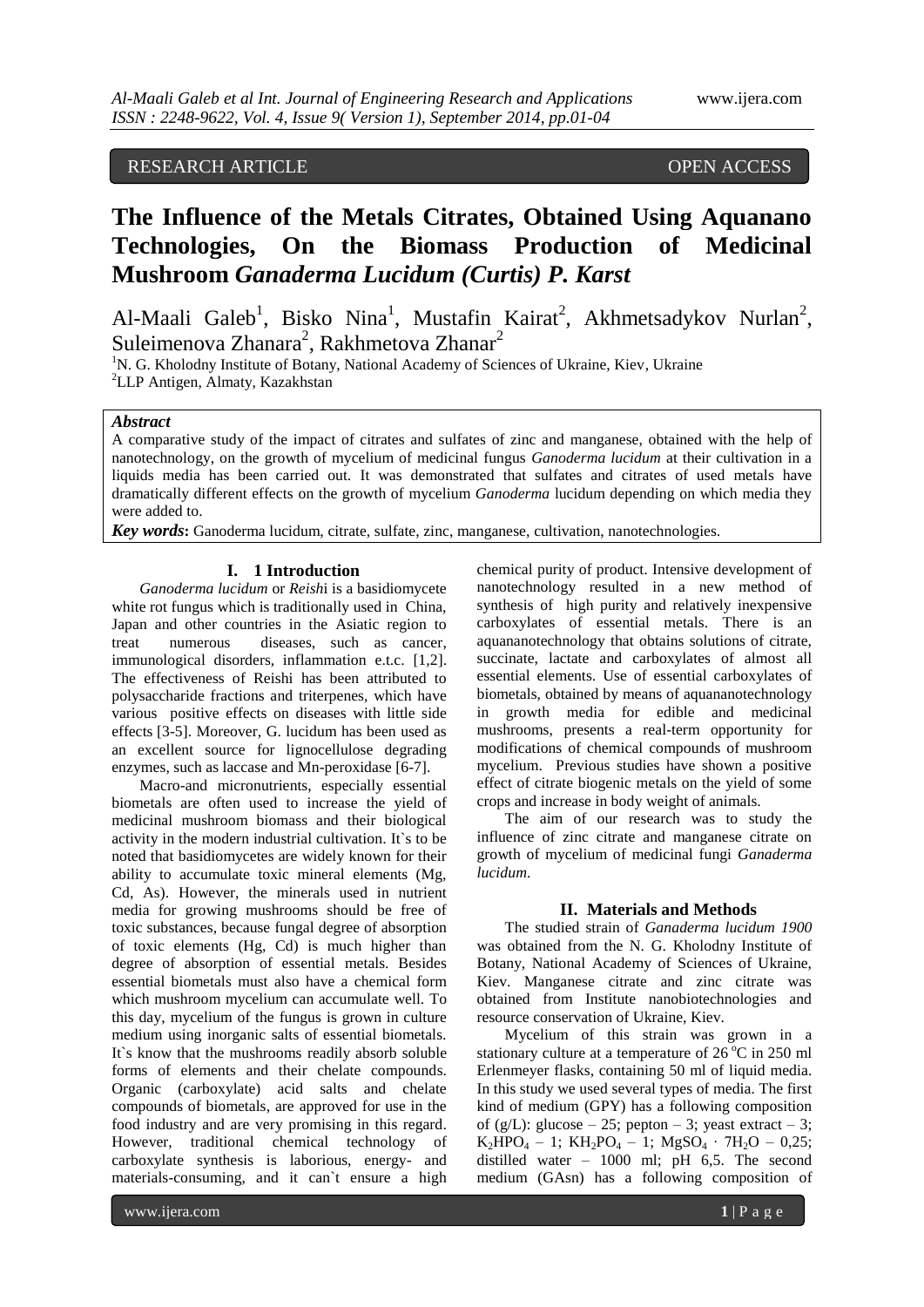(g/L): glucose – 25; asparagine – 1;  $K_2HPO_4$  – 1; KH<sub>2</sub>PO<sub>4</sub> – 1; MgSO<sub>4</sub> · 7H<sub>2</sub>O – 0,5; CaCl – 0,1; FeSO<sub>4</sub> – 0,02; CuSO<sub>4</sub> ⋅ 7H<sub>2</sub>O – 0,005; MnSO<sub>4</sub> ⋅  $7H_2O - 0.005$  or Zn  $SO_4 - 0.02$ ; distilled water – 1000 ml; pH 6,5. Various concentrations of metal citrate (Mn or Zn) and metal sulfate (Mn or Zn), containing equivalent content of metal, were added to both media. Control sample was a liquid media that

did not contain metals in question. Inoculation material was produced in a Petri dish with agar medium. We used cut disks (5 mm in diameter) with seven-days micelium for inoculation flasks with liquid media (5 disks per flask). The biomass was harvested after 7 days of cultivation in the liquid medium, filtered, washed off with distilled water, dried to a constant weight at  $105^{\circ}$ C and weighted.



**III.Results and Discussion**

**Figure 1. The influence of zinc citrate and zinc sulfate on the synthesis of biomass of G. lucidum on GPY medium**

The results obtained indicate the increase of mycelia biomass that is much more significant on the GPY-citrate medium then on the GPY-sulfate medium (Fig. 1). Thus, mycelium of *G.lucidum* on GPY-citrate medium with concentration 1 mg/L of

 $\text{Zn}^{2+}$  increased the biomass by 28.3% relative to the control sample. Whereas the amount of biomass harvested from the GPY-sulfate medium was the same as in the control medium without zinc.





www.ijera.com **2** | P a g e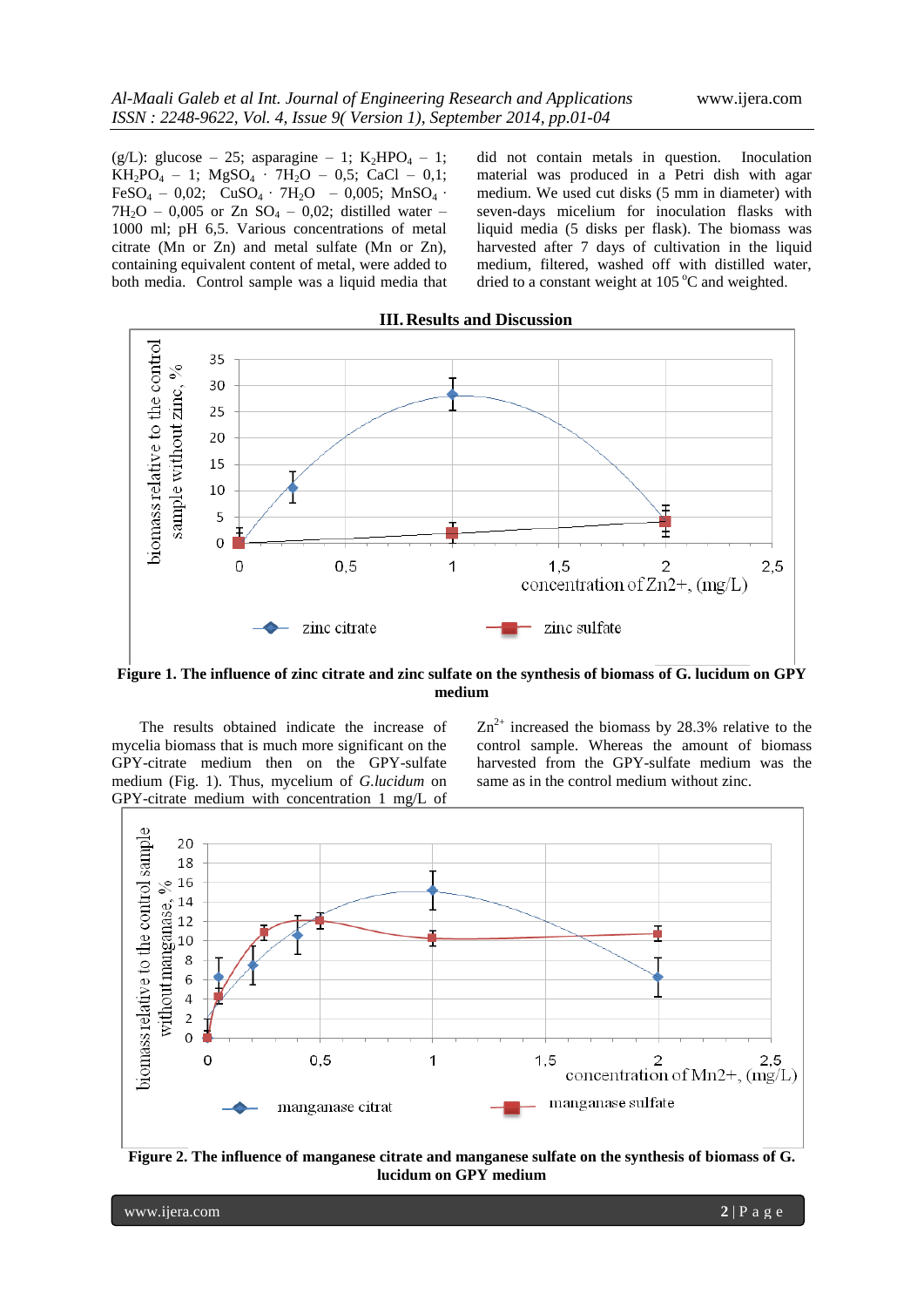The data obtained in our work indicates that biomass of *G. lucidum* grew slightly better on the GPY medium with manganase citrate than on the same medium with manganese sulfate (Fig. 2). Thus, the maximum biomass was obtained on the GPYcitrate medium with 1 mg/L of  $Mn^{2+}$  and the growth of biomass was 15.2% relative to control sample without manganase. The most effective concentration of  $Mn^{2+}$  on the GPY-sulfat medium was 0.5 mg/L of

 $Mn^{2+}$ , in this case the increase of biomass was 12.1% relative to control sample without manganase.

Due to the fact that our medium initially contained the impurities of zinc and manganese, we decided to repeat the experiment using a synthetic medium. We assumed that in this experiment, the effect of metal citrates on the mycelia growth will be more expressed. But we obtained unexpected results.



**Figure 3. The influence of zinc citrate and zinc sulfate on the synthesis of biomass of G. lucidum on GAsn medium**

Those results indicate that zinc sulfate and zinc citrate on the GAsn medium stimulate the growth of mycelium similarly (Fig. 3). Those results are radically different from the results on the GPY media with zinc. So the biomass growth was 32.7% in the GAsn-sulfate medium and 29.2% in the GAsn-citrate

medium relative to control sample without zinc. But it must be emphasized that the optimum concentration of zinc sulfate (3.2 mg/L) is two times less than the optimum concentration of zinc citrate  $(6.5 \text{ mg/L}).$